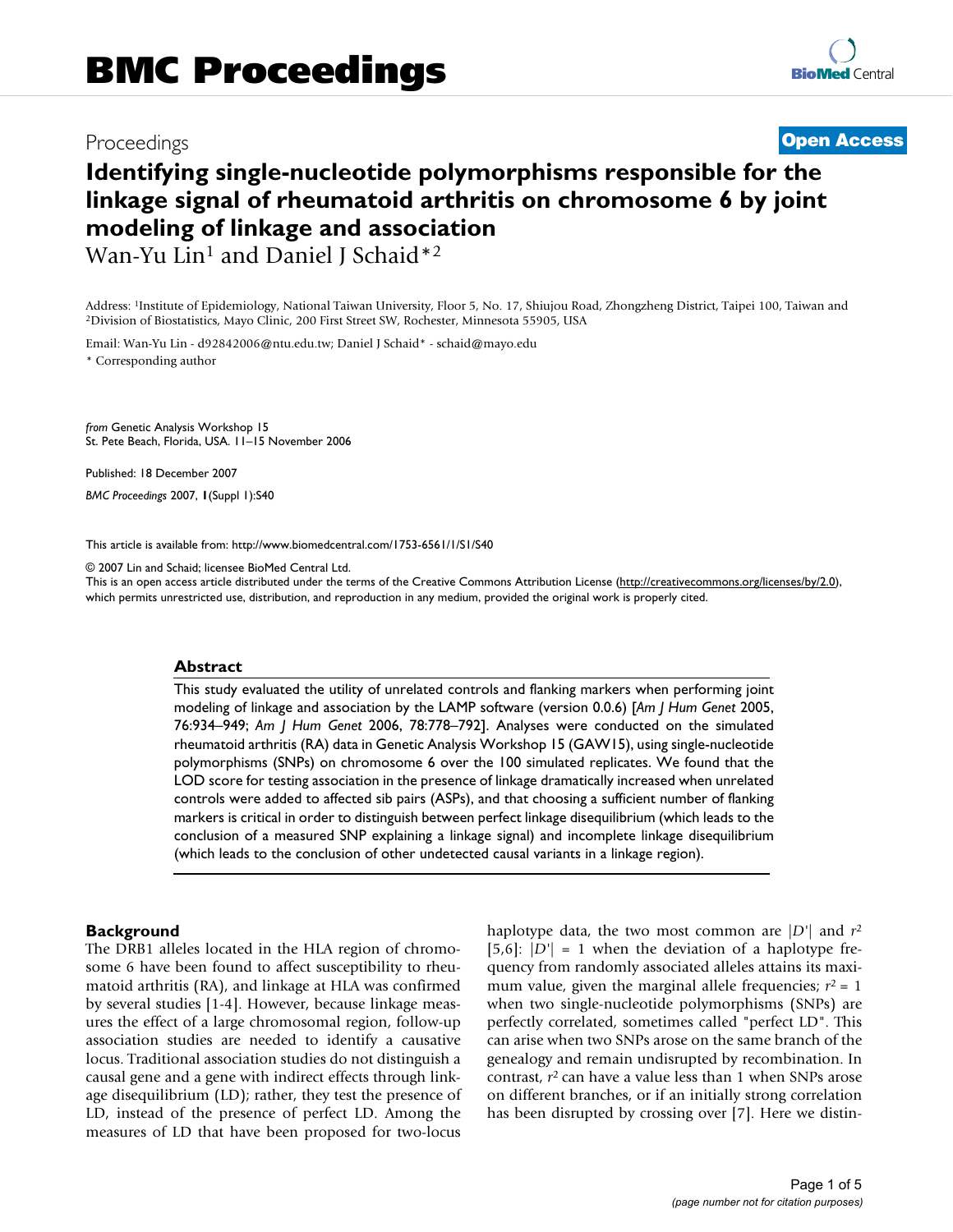guish between perfect LD  $(r^2 = 1)$  and complete LD  $(|D'|$  $= 1$ ).

To identify genes perfectly associated with disease, Li et al. [8] proposed a method to jointly model linkage and association, such that it can detect a marker's ability to explain a linkage signal, either partially or fully. They also discussed efficient study designs to test for association using sibship and unrelated individuals [9]. They found that when the disease is influenced by multiple genes, affected sib pairs (ASPs) provide more association information than singleton cases. Furthermore, a case-control study design can help to detect genes with small effects in the presence of genes with much larger effects.

To study the power of association tests in a linked region with different study designs, we used the SNP data on chromosome 6 for all 100 simulated replicates, and evaluated designs that either use only ASPs or combine ASPs with controls. All analyses were conducted with the software LAMP (version 0.0.6). We studied the simulated RA data with answers, to compare the LOD scores provided by LAMP under the two designs.

# **Methods**

## *Phenotype, genotypes, and map*

Using RA affection status as a binary trait, there were 1500 families with one ASP and their parents, all genotyped on 674 SNPs along chromosome 6. Additionally, 2000 unrelated controls were included in each replicate. There were no missing data or genotype errors. For the LAMP analyses, we specified the lifetime prevalence of RA to be 0.0107 as stated in the introduction of the simulated RA data. The sex-averaged map locations (in Haldane centimorgans) were used for the maps.

# *Four analysis models*

The software LAMP was used to fit four models by maximum likelihood: 1) a base model (BM) for no linkage and no association,  $L(\theta = \frac{1}{\epsilon}, r^2 = 0)$ , where  $\theta$  is the recombination fraction and *r*2 is the measure of LD. LAMP esti-2

**Table 1: Four models compared in the three likelihood-ratio tests**

mates marker allele frequencies with the assumption of Hardy-Weinberg equilibrium, and there is only one fitted parameter for each SNP; 2) a linkage equilibrium model (LE) for linkage without association,  $L(\theta = 0, r^2 = 0)$ . LAMP estimates disease and marker allele frequencies, as well as the penetrances for disease genotypes. The estimation of these parameters is constrained by the assumed disease prevalence; 3) a general model (GM) for linkage with any level of association,  $L(\theta = 0, 0 < r^2 < 1)$ . This most general model estimates three marker-disease haplotype frequencies and the penetrances for disease genotypes; 4) a linkage disequilibrium model (LD) for linkage with complete association,  $L(\theta = 0, r^2 = 1)$ . For this model, one of the marker alleles is assumed to directly affect disease susceptibility. The marker allele frequency and the penetrances for disease genotypes are estimated. The four models are summarized in Table 1.

## *Linkage and association tests*

The four models were used to create three likelihood ratio tests, and hence LOD scores: 1) a test for linkage, 2) a test for association in the presence of linkage, and 3) a test for other linked variants. In contrast to traditional parametric linkage analyses that specify a genetic disease model, LAMP calculates parametric maximized LOD scores by maximizing over all assumed model parameters. The method allows LD between the measured candidate SNP and an unobserved disease allele, but assumes linkage equilibrium between the flanking markers and the measured candidate SNP [8]. Note that this assumption may not hold for high-density SNP data. For the 674 SNPs on chromosome 6, there were 62 marker clusters that had large within-block LD, identified by setting the *r*2 threshold to 0.4 in Merlin (version 1.0.1, with a command "*merlin -d datfile -p pedfile -m mapfile --npl --grid 1 --rsq 0.4 - cfreq*") [10,11]. To avoid problems of LD between the candidate SNP and the flanking markers, we eliminated SNPs that had large LD values by selecting a tag-SNP from each cluster. In each marker cluster, we kept the SNP with the highest marker heterozygosity (calculated by pedstats,

| Model <sup>a</sup> |                | Likelihood                                                                               | d.f. | Parametersb                                                                                                                                                 | LR tests                                                                                                                                               |
|--------------------|----------------|------------------------------------------------------------------------------------------|------|-------------------------------------------------------------------------------------------------------------------------------------------------------------|--------------------------------------------------------------------------------------------------------------------------------------------------------|
| (1)                | ΒM             | $L(\theta = \frac{1}{2}, r^2 = 0)$                                                       |      | P <sub>A</sub>                                                                                                                                              |                                                                                                                                                        |
| (2)<br>(3)<br>(4)  | LE<br>GM<br>LD | $L(\theta = 0, r^2 = 0)$<br>$L(\theta = 0, 0 \le r^2 \le 1)$<br>$L(\theta = 0, r^2 = 1)$ |      | $p_A$ , $p_D$ , $f_{DD}$ , $f_{Dd}$ , $f_{dd}$<br>$p_{DA}$ , $p_{Da}$ , $P_{dA}$ , $f_{DD}$ , $f_{Dd}$ , $f_{dd}$<br>$p_A$ , $f_{DD}$ , $f_{Dd}$ , $f_{dd}$ | $(2)$ vs. $(1)$ : test for linkage<br>(3) vs. (2): test for association in the presence of linkage<br>$(3)$ vs. $(4)$ : test for other linked variants |

aBM, base model; LE, linkage equilibrium; GM, general model; LD, linkage disequilibrium.

 ${}^{\text{b}}P_A$  = marker allele frequency;  $P_D$  = disease allele frequency;  $f_g$  = P(affected | g),  $g \in$  {DD, Dd, dd};  $p_{DA}$ ,  $p_{DA}$ ,  $p_{da}$  are the marker-disease haplotype frequencies.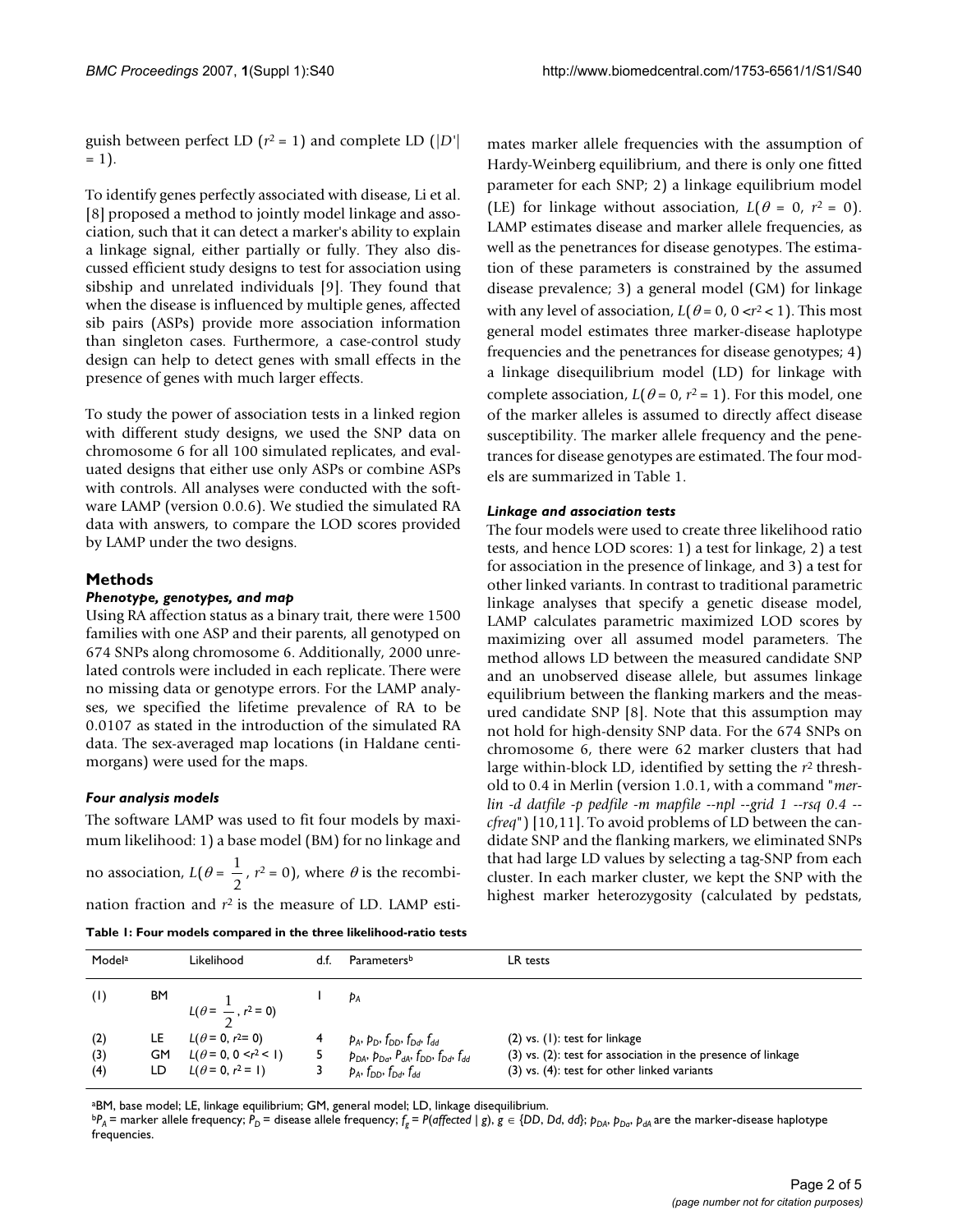version 0.6.3), and deleted other SNPs in the same cluster. There were 581 tag-SNPs after removing those with large LD.

# *Two study designs*

We considered two study designs: 1500 ASPs alone (ASPs), and 1500 ASPs with unrelated 2000 controls (ASPs+controls). The combined data should be more powerful to detect association, but not linkage. Our aims were to evaluate the increase in LOD scores provided by controls for the test for association (in the presence of linkage), and to evaluate the benefit of flanking markers for the test for other linked variants.

# **Results**

# *Contribution of unrelated controls to LOD scores*

Results from the simulated replicates were very consistent, as summarized in Table 2, including the mean and range of LOD scores at SNP6\_153 and SNP6\_162 across the 100 replicates. These two SNPs were selected because they caused peaks for the test of association in the presence of linkage (see the second column of Figure 1). The peak linkage was at SNP6\_153 (49.461 cM) in 75 out of 100 replicates, and at SNP6\_154 (49.466 cM) in the other 25 replicates. Note that the two study designs resulted in the same LOD scores for linkage, since unrelated controls provided no information for linkage. The LOD score for association in the presence of linkage showed an extremely large value at SNP6\_153 in all replicates for both study designs. Another signal was detected at SNP6\_162 (54.625 cM). From Table 2, we can see that controls increased the LOD scores for the tests for association in the presence of linkage by approximately 60%. Furthermore, for SNP6\_153, adding controls significantly increased the LOD score for the test for other linked variants, suggesting that SNP6\_153 is not in perfect LD with a disease allele, and hence, that there may be other associated alleles in the region. This result agrees with the simulation scenario. In the simulated data, none of the 674



# LOD scores for test of linkage and test **Figure 1** of association in the presence of linkage

**LOD scores for test of linkage and test of association in the presence of linkage**. Simulated Replicate 45, representative of most 100 replicates, was randomly selected to illustrate key features. For the tests of linkage (left column), the black solid lines are the LOD scores obtained without the flanking markers, while the blue broken lines are the LOD scores obtained with a grid of flanking markers in the surrounding 30-cM region. For the tests for association in the presence of linkage (right column), the black solid lines are the LOD scores for ASPs+controls, while the red broken lines are the LOD scores for ASPs.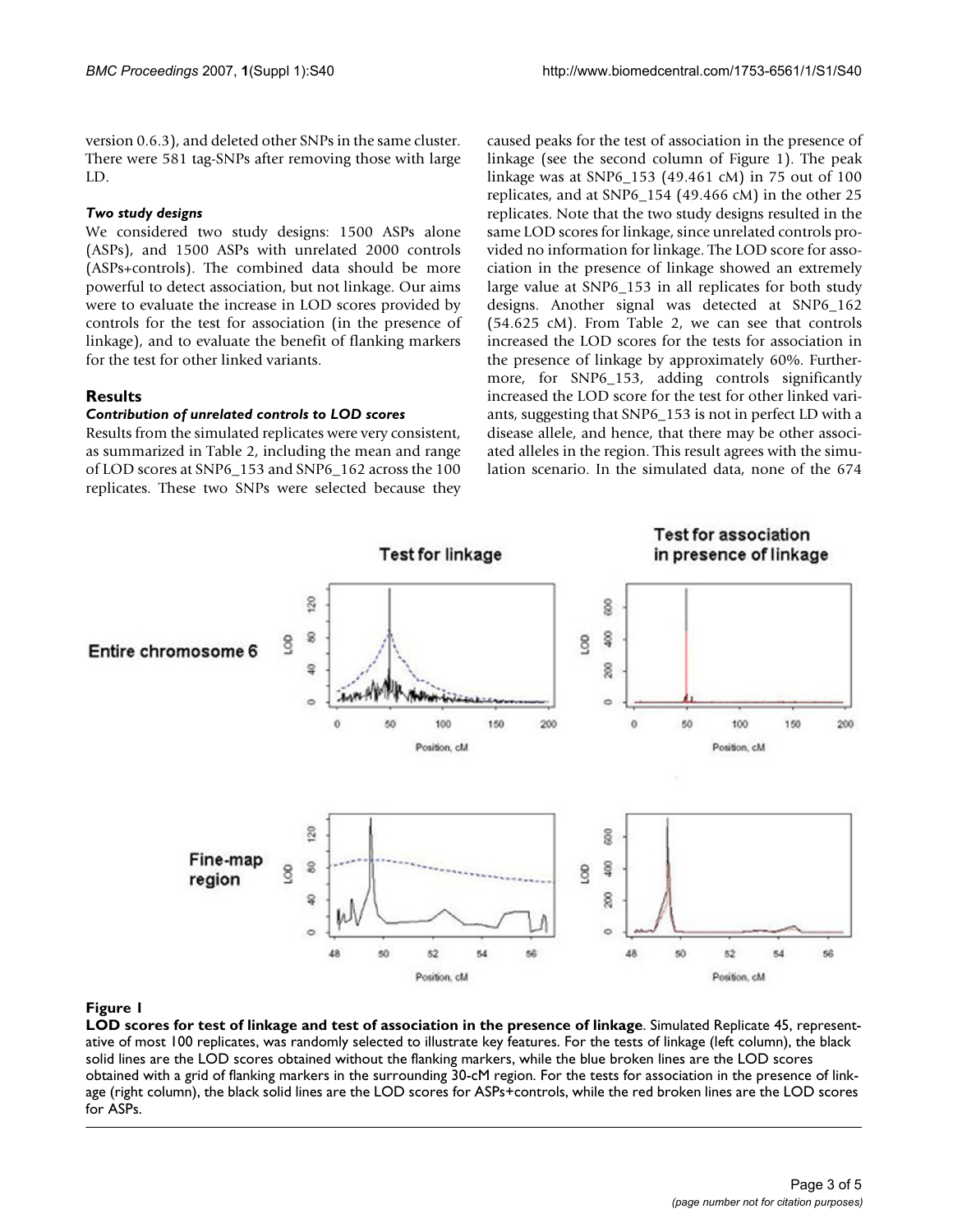|                            | Test for linkage              | Test for association in the presence of linkage | Test for other linked variants<br>GM vs. LD             |                                           |
|----------------------------|-------------------------------|-------------------------------------------------|---------------------------------------------------------|-------------------------------------------|
| Models compared            | LE vs. BM                     | GM vs. LE                                       |                                                         |                                           |
| d.f.                       | $4 - 1 = 3$                   | $5 - 4 = 1$                                     | $5 - 3 = 2$                                             |                                           |
| SNP6 153                   |                               |                                                 | With flanking markers                                   | Without flanking markers                  |
| ASP <sub>s</sub> +controls |                               | 705.3<br>(range: 653.1-763.0)                   | 7.8<br>(range: 2.2–17.9)<br>(power <sup>a</sup> : 100%) | 6.8<br>(range: 1.8-15.5)<br>(power: 100%) |
| <b>ASPs</b>                | 132.3<br>(range: 105.9–152.9) | 441.9<br>(range: 401.3-485.8)                   | 4.1<br>(range: 0.8–12.6)<br>(power: 94%)                | 1.7<br>(range: 0.0–5.3)<br>(power: 53%)   |
| SNP6 162                   |                               |                                                 |                                                         |                                           |
| ASPs+controls              |                               | 44.4<br>(range: 30.0–62.2)                      | 59.I<br>(range: 39.5–81.1)<br>(power: 100%)             | 2.0<br>(range: 0.0–6.3)<br>(power: 63%)   |
| <b>ASPs</b>                | 9.1<br>$(range: 3.4-15.8)$    | 27.8<br>(range: 14.8-41.3)                      | 58.9<br>(range: 39.7–81.0)<br>(power: 100%)             | 1.8<br>$(range: 0.0-6.1)$<br>(power: 55%) |

#### **Table 2: Mean LOD scores for the three tests summarized from 100 replicates**

aPower based on significance level of 0.05 and asymptotic chi-square distribution.

SNPs on chromosome 6 was in perfect LD  $(r^2 = 1)$  with the causal locus.

#### *Contribution of flanking markers to LOD scores*

In addition to the impact of unrelated controls, flanking markers can have a large impact on LOD scores. Flanking markers smooth the LOD scores of the test for linkage, as we can see from the first column of Figure 1. Moreover, they are necessary to distinguish between perfect LD versus other linked variants, because this test relies on the evidence for linkage in the chromosomal region. To evaluate the impact of flanking markers, we used the SNPs located from 40 to 60 cM as the flanking markers, although only tag-SNPs were used. This region was highlighted because it presented a strong linkage signal, as we can see from Figure 1 (blue line in the upper-left plot). The black line in the first column of Figure 1 illustrates that the LOD scores for linkage in the linked region were drastically reduced when flanking markers were not used. Table 2 illustrates that the LOD scores for other linked variants were much too small when flanking markers were not used, giving the misleading conclusion that these two SNPs are in perfect LD with a disease causing allele.

## **Discussion and conclusion**

The joint modeling of linkage and association proposed by Li et al. [8] uses genotype information contributed by both the candidate SNP and the flanking markers, which they claimed outperforms the method of Göring and Terwilliger [12]. Their method identifies association in the presence of linkage, and can sometimes distinguish between perfect LD (leading to the conclusion of a causative SNP) and incomplete LD (leading to the conclusion

of other causal variants in the region). A limitation is the assumption of linkage equilibrium between the candidate SNP and the flanking markers. This assumption is hard to meet with high-density SNP data. One way to eliminate LD among markers is to select tag-SNPs from each marker cluster. Further research to improve use of markers with LD would be worthwhile, recognizing that this might increase computational intensity.

In our analyses, we used sex-averaged maps without considering the sex differences in genetic map distances. The results of testing for linkage, testing for association in the presence of linkage, and testing for other linked variants were consistent with the simulation answers. However, ignoring sex differences in genetic maps may not lead to accurate inferences when genotypes for only one parent of each ASP are available [13]. A drawback of LAMP is that it is computationally demanding to search for the maximum likelihood estimates, particularly when pedigree data and microsatellite markers are used. To increase power to test for association in the presence of linkage without much computational intensity, combining ASPs with unrelated controls is a worthwhile design. Finally, our results emphasize the importance of choosing a sufficient number of flanking markers to distinguish between perfect LD and incomplete LD.

#### **Competing interests**

The author(s) declare that they have no competing interests.

#### **Acknowledgements**

We are grateful for the helpful comments from the editors and the anonymous reviewers that improved this work. This work was supported by the